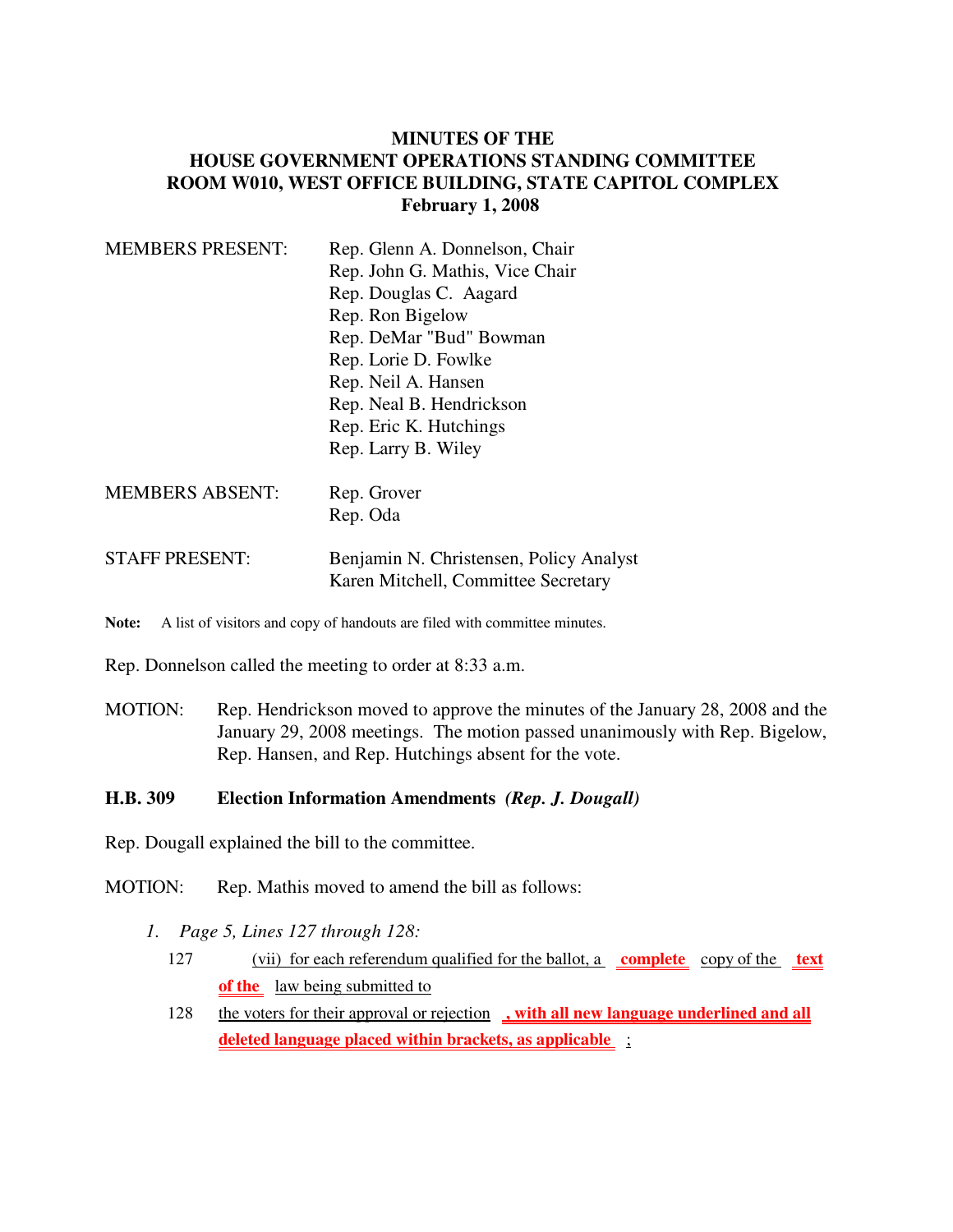House Government Operations Standing Committee February 1, 2008 Page 2

The motion passed unanimously with Rep. Bigelow and Rep. Hutchings absent for the vote.

Spoke for the bill: Gary Herbert, Lt. Governor Bryan Thompson, Utah County clerk

Spoke against the bill: Michael J. Fox, Utah Press Assn.

MOTION: Rep. Fowlke moved to pass the bill out favorably as amended. The motion passed unanimously with Rep. Bigelow and Rep. Hutchings absent for the vote.

# **H.B. 338 Neutrality Required of Poll Workers** *(Rep. R. Chavez-Houck)*

Rep. Chavez-Houck explained the bill to the committee.

Spoke for the bill: Steve Nemeth, Citizen

Spoke against the bill: Bryan Thompson, Utah County Clerk

MOTION: Rep. Hansen moved to pass the bill out favorably.

#### **SUBSTITUTE**

MOTION: Rep. Hutchings moved to amend the bill as follows:

- *1. Page 1, Lines 12 through 14:*
	- 12 < prohibits a poll worker from wearing or displaying a logo, insignia, letters, or words
	- 13 that disclose the poll worker's support of, opposition to, or affiliation with a
	- 14 candidate, political party, **or** political issue **{ , corporation, or advocacy organization }** ;
- *2. Page 2, Lines 31 through 34:*
	- 31 (b) (i) A poll worker, while present at the polling place, may not wear or display, in a
	- 32 manner that is visible to voters, a logo, insignia, letters, or words that disclose the poll worker's
	- 33 support of, opposition to, or affiliation with a candidate, political party, **or** political issue  $\left\{\frac{1}{2}\right\}$
	- **34 corporation, or advocacy organization }** .

The motion passed with Rep. Fowlke, Rep. Hansen, and Rep. Wiley voting in opposition and Rep. Hendrickson absent for the vote.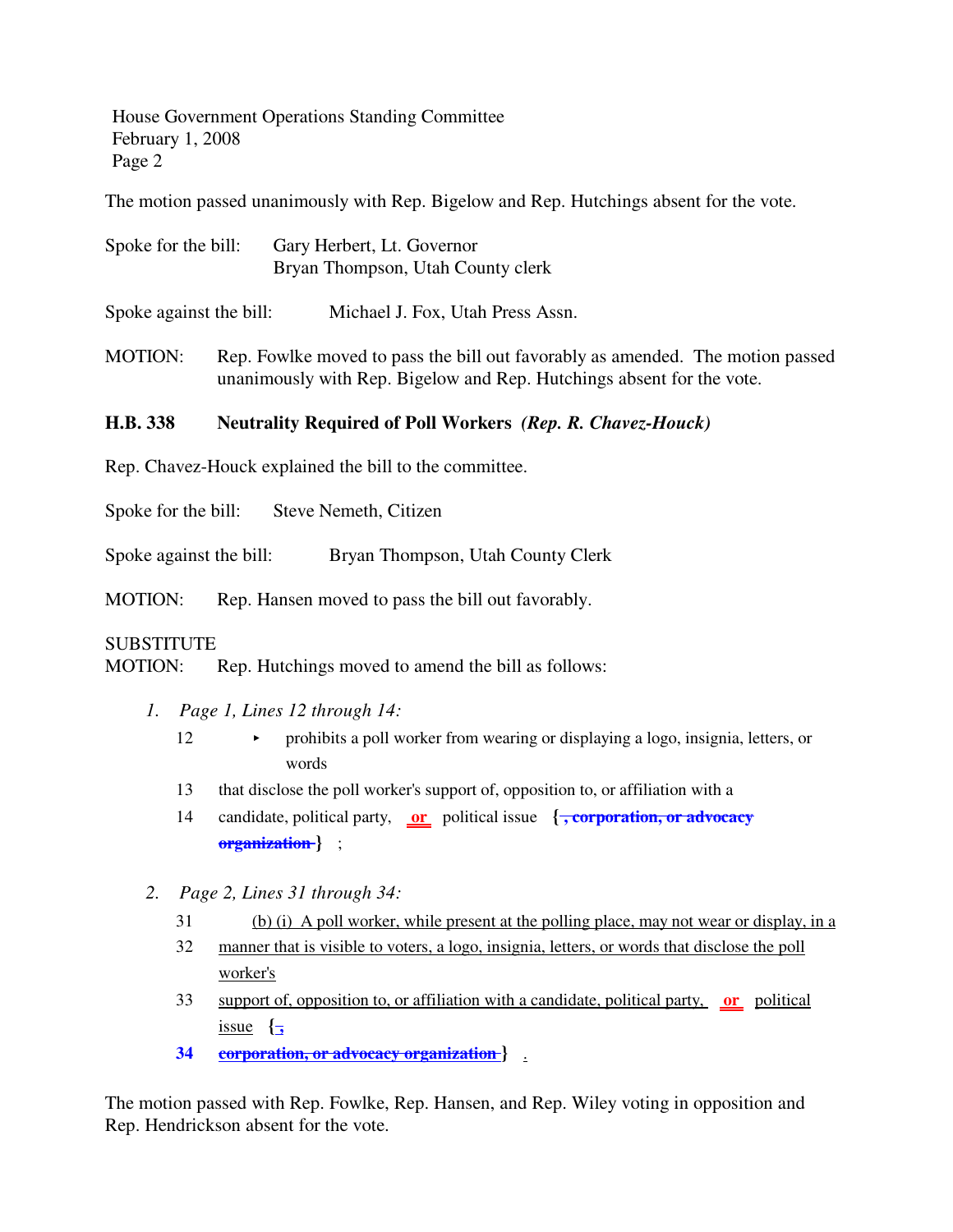House Government Operations Standing Committee February 1, 2008 Page 3

MOTION: Rep. Hansen moved to pass the bill our favorably.

#### **SUBSTITUTE**

MOTION: Rep. Fowlke moved to proceed to the next agenda item. The motion passed unanimously with Rep. Hendrickson absent for the vote.

### **1st Sub. S.B. 13 Candidate Residency Requirements** *(Sen. P. Knudson)* **(Rep. D. Aagard)**

Sen. Knudson explained the bill to the committee.

Spoke for the bill: Michael Cragun, Director of Elections, Lieutenant Governor's Office

MOTION: Rep. Aagard moved to pass the bill out favorably. The motion passed unanimously with Rep. Hendrickson absent for the vote.

#### **H.B. 137 State Facility Water Conservation Program** *(Rep. L. Wiley)*

Rep. Wiley explained the bill to the committee, and distributed a handout.

MOTION: Rep. Wiley moved to amend the bill as follows:

- *1. Page 3, Lines 65 through 69:*
	- 65 (ii) in collaboration with the Division of Facilities Construction and Management, that
	- 66 establishes **{ mandatory }** design and construction standards to improve indoor and outdoor water
	- 67 conservation in a state facility that on or after July 1, 2008 is:
	- 68 (A) constructed; or
	- 69 (B) renovated to improve plumbing or landscaping;

The motion passed unanimously with Rep. Hendrickson absent for the vote.

- Spoke for the bill: Mark Danenhauer, Utah Rivers Council Dennis Strong, Utah Dept. Water Resources
- MOTION: Rep. Hansen moved to pass the bill out favorably as amended. The motion passed unanimously with Rep. Hendrickson absent for the vote.